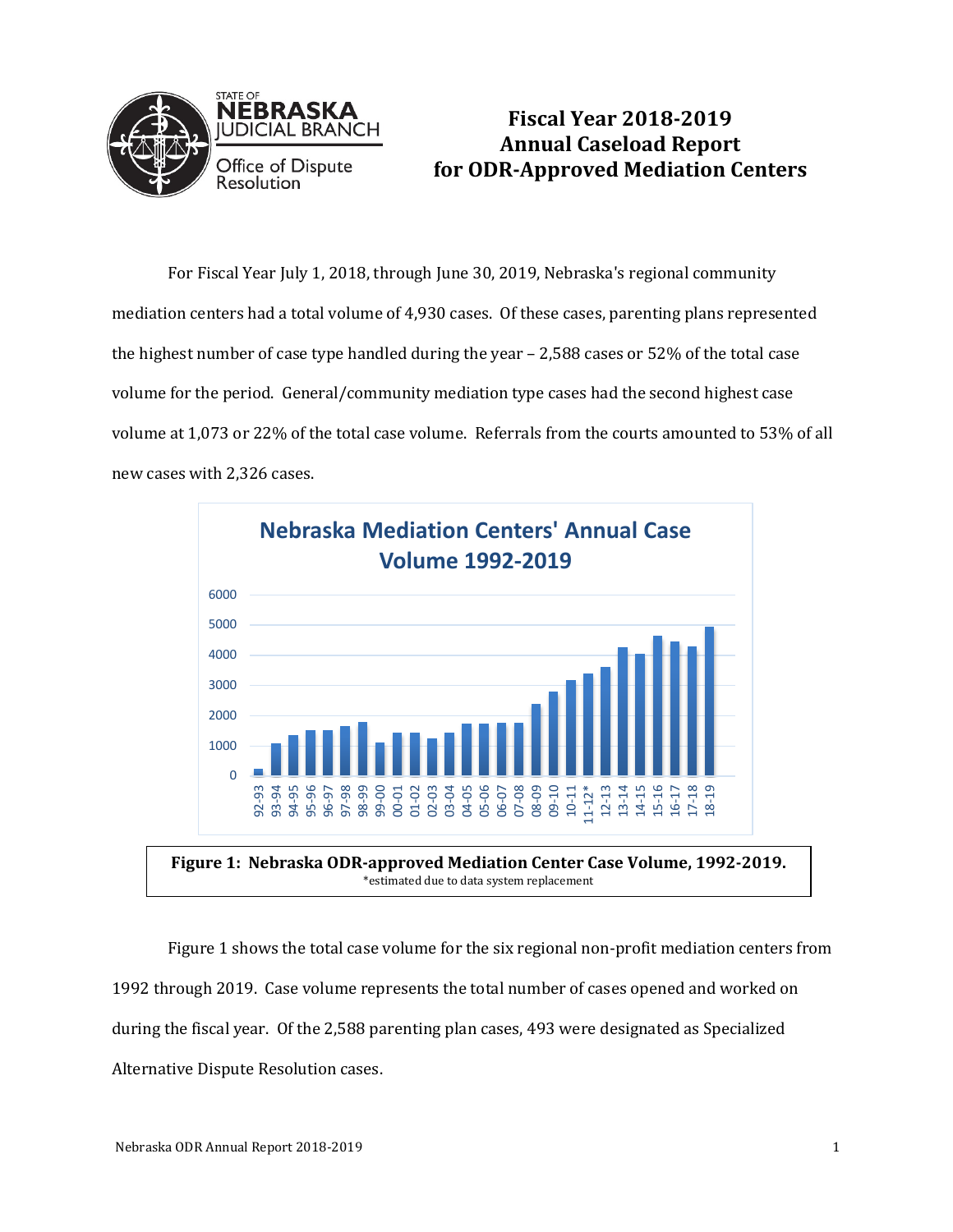Of the 381 juvenile justice cases, 349 were Victim Youth Conferences, a form of restorative justice. This is an increase of 43% over FY 2017-2018 in which the centers conducted 243 Victim Youth Conferences.

The *Cumulative Mediation Case Data Report (page 3)* provides a detailed description of mediation services provided statewide for the report period, and is broken down by mediation center, case type, referral source, and disposition. The six ODR-approved mediation center regions are shown in the map below. Each center has a central office and provides services throughout their region, delivering services to Nebraskans within their communities.



## **Mediation Centers and Regions**

In addition to providing direct services to citizens, communities, and the courts, these nonprofit community mediation centers offer public seminars, educational workshops, and presentations to address conflict resolution, collaborative practices, and other facilitative and restorative justice processes.

For more information, please contact Kelly Riley, Director, Office of Dispute Resolution, Administrative Office of the Courts and Probation, 402.471.2766, kelly.riley@nebraska.gov, or visit the ODR website at [https://supremecourt.nebraska.gov/programs-services/mediation-restorative](https://supremecourt.nebraska.gov/programs-services/mediation-restorative-justice)[justice](https://supremecourt.nebraska.gov/programs-services/mediation-restorative-justice).